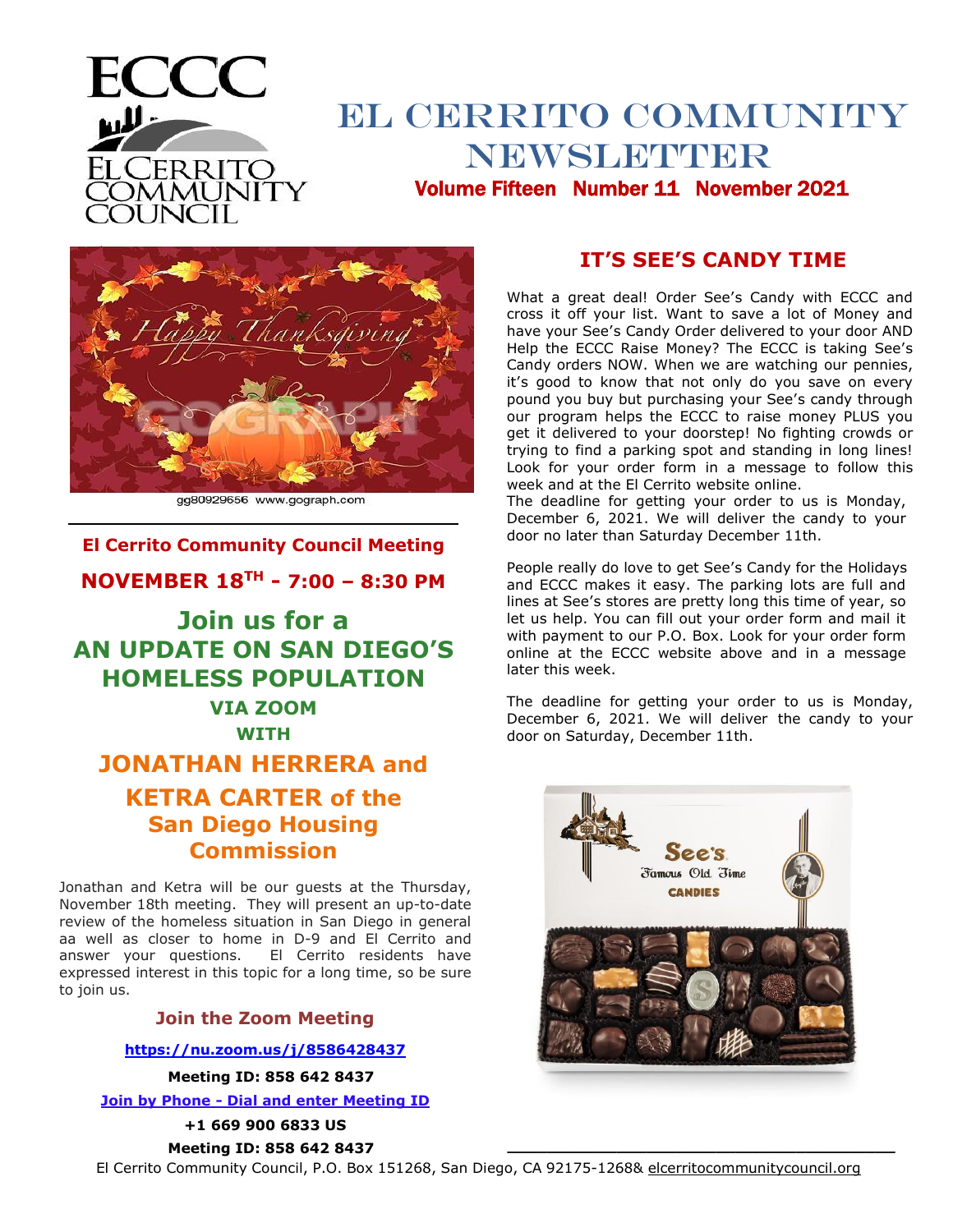

## **WE HAD A GREAT TIME MEETING PRINCIPALS RYAN BROCK AND DR. FROYLAN VILLANUEVA**

At the ECCC September meeting we had the pleasure of meeting Ryan Brock, the principal of Mann Middle School and Dr. Froylan Villanueva, principal of Crawford High School and Lynn Roxas, project manager for construction at the two schools. The principals brought us up to date on how the schools' re-openings after Covid-19 are going, the challenges and accomplishments at the schools. Lynn Roxas then provided an update on the on-going construction currently at Crawford and future projects for Mann.

When asked how the community can help support the schools, both principals suggested the following will be very appreciated: (1) donations of breakfast food, such as donuts, bagels, breakfast sandwiches, coffee; (2) food gift card and low dollars gift cards, in amounts of \$5 - \$10. These gift cards will be used by the principals to reward faculty, staff and students. The principals also said earbuds are one thing it seems like all of students want and there are very some available at reasonable prices. These items can all be dropped off at the main office of each of the schools.

We also talked about putting together some joint studentcommunity clean-ups, so look for those soon.

If you would like to make a monetary donation to Crawford and receive documentation for tax purposes, you can send it through the Crawford Foundation. The Crawford Foundation was founded in April 1993 and

is a 501(c)(3) non-profit organization. It is made up of an energetic group of volunteers consisting of alumni, school administrators, students and other community members who are committed to making the experience at Crawford positive for all students.

The Foundation accepts donations to benefit students and teachers at Crawford. Your donation will go directly to the purpose that you designate to receive the benefit, whether it is to support the teachers, students, scholarships, etc.

If you wish to donate, please indicate how you would like the funds to be used. Checks can be sent to: Will C. Crawford High School Foundation 4191 Colts Way San Diego, CA 92115

Greg Estep, the treasurer of Will C. Crawford Foundation, will be happy to answer any questions you have on the Foundation and will provide you with documentation covering your donation for income tax reporting purposes. Greg's phone number is 619-876-8913.



#### **REDISTRICTING IS THE HOT TOPIC NOW**

Since the 2020 Census figures were received in September, the San Diego Redistricting Commission has received many maps and a lot of public comment regarding the new district boundaries to be in effect for the next 10 years. It is unlikely that the map you see above will be the D-9 map after this year. You can go online to see letters, emails and maps, as well as watch meeting videos videos at [https://www.sandiego.gov/redistricting](https://www.sandiego.gov/redistricting-commission/meetings)[commission/meetings](https://www.sandiego.gov/redistricting-commission/meetings)

The current map considered as the adopted map can be viewed at [https://districtr.org/plan/72525?portal.](https://districtr.org/plan/72525?portal) It is possible that this will have additional revisions made before the Commissioners decide on a final map. When viewing the current adopted map, you can look at the general populations and ethnic population percentages for all nine districts in the column to the right. One change suggested by the Redistricting Commissioners today is to include Mt. Hope in the D-9 boundaries on the current adopted map, which will add 5,184 more people to D-9 and raise the Hispanic Voting Age Population (HVAP) from its current 36.7% to 37.8%. Either way, the HVAP is the largest percentage in D-9, currently followed by White Voting Age Population (WVAP) of 34.1%, Asian Voting Age Population (AVAP) of 14.1% and Black Voting Age Population (BVAP) of 9.5%.

There are four more Redistricting Commission meetings scheduled in the upcoming 4 weeks, so there may be some changes to the current adopted map. By December 15<sup>th</sup> a final map will be voted on by the Commissioners. Next year's City Council elections will be within the new Districts' boundaries.

El Cerrito Community Council, P.O. Box 151268, San Diego, CA 92175 & [elcerritocommunitycouncil@gmail.com](mailto:elcerritocommunitycouncil@gmail.com)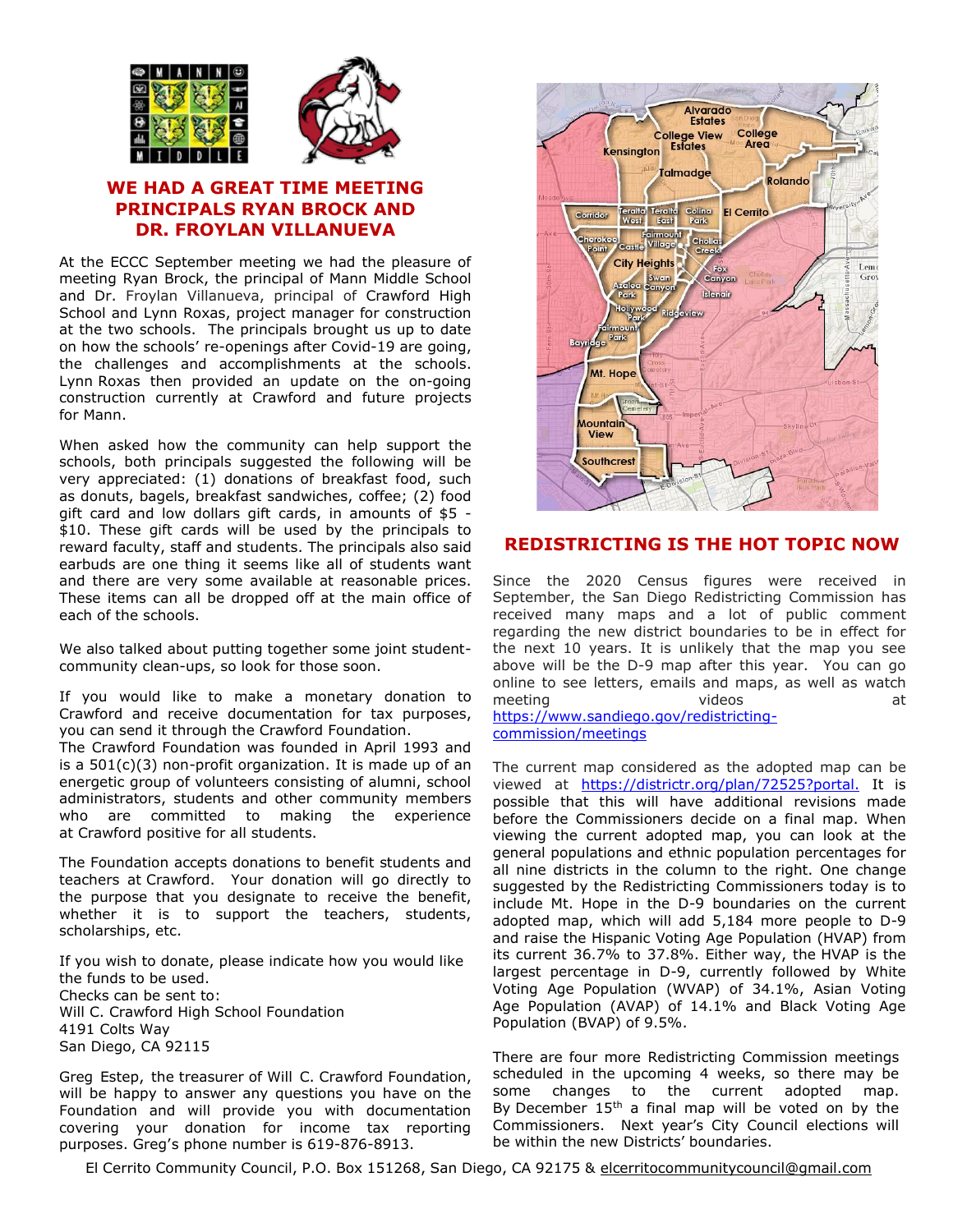## VOTE ON THE CHOLLAS TRIANGLE PARK PLAN

The Colina Del Sol Recreation Council Group is meeting on Wednesday, November 17, 2021, 6:30 pm to vote on the plan for Chollas Triangle Park between University Avenue and Chollas Parkway along 54th Street.

If you are interested in reviewing the final design proposal for the Park you are invited to read the November agenda at the link below and attend the Colina Del Sol Recreation Council Group meeting to vote. Details on joining the meeting are below:

[https://mcusercontent.com/168f8ccea473d128e9433ac6](https://blogspot.us1.list-manage.com/track/click?u=168f8ccea473d128e9433ac61&id=1376d1b7cf&e=595b405d6a) [1/files/bba3dbb5-d2c4-c22e-e250](https://blogspot.us1.list-manage.com/track/click?u=168f8ccea473d128e9433ac61&id=1376d1b7cf&e=595b405d6a) [d65afad1eea2/RCG\\_November\\_2021\\_Agenda.pdf](https://blogspot.us1.list-manage.com/track/click?u=168f8ccea473d128e9433ac61&id=1376d1b7cf&e=595b405d6a)

Join ZoomGov Meeting [https://sandiego.zoomgov.com/j/1612906698?pwd=d0t](https://blogspot.us1.list-manage.com/track/click?u=168f8ccea473d128e9433ac61&id=133134421d&e=595b405d6a) [LZXlURGcrdzRpK1ZCUGxicEIvZz09](https://blogspot.us1.list-manage.com/track/click?u=168f8ccea473d128e9433ac61&id=133134421d&e=595b405d6a) Meeting ID: 161 290 6698; Passcode: V2rgSm One tap mobile +16692545252,,1612906698#,\*570764# US (San Jose)

Dial by your location +1 669 254 5252 US (San Jose) +1 669 216 1590 US (San Jose) Meeting ID: 161 290 6698; Passcode: 570764

Join by SIP [1612906698@sip.zoomgov.com](mailto:1612906698@sip.zoomgov.com) Join by H.323 161.199.138.10 (US West); 161.199.136.10 (US East) Meeting ID: 161 290 6698; Passcode: 570764



## **SUPPORT EL CERRITO BUSINESSES!**

Now more than ever your patronige is needed to help our El Cajon Blvd businesses. When you are choosing where to dine and shop and get services please be sure to pick El Cerrito and the College Area.

Our numerous businesses sure can use your support. We have great restaurants, coffee shops, flower shops, a dog groomer, exercise studios, veterinarian, lawn mower shop, car repair and other businesses. all are opening up after the COVID-19 lockdown.

We are getting back into more regular routines, so let's support our local businesses and their employees while we do this.

Add one of the restaurants in the area to your weekly schedule and frequent the services of the businesses. The more we support these businesses the more we'll get other businesses we want.

### **MEET WITH SEAN ELO-RIVIERA IN PERSON**

Our District 9 Councilmember, Sean Elo-Rivera has started in-person meetings with community members!

The D-9 office will be hosting office hour opportunities for community members to reserve 1-1 conversations with Sean Elo-Rivera, starting on a monthly basis, with the aim for meetings twice a month. The locations are in City Heights and Mount Hope communities. The meeting will be APPOINMENT-ONLY. Available dates can be reviewed on Sean's Calendar at

[https://www.sandiego.gov/citycouncil/cd9/calendar.](https://www.sandiego.gov/citycouncil/cd9/calendar)

Those interested can make an appointment for a 15-minute time slot and meet with Sean and a staff member either in person at the identified location or virtually. To check Appointment availability, please contact Maryan Osman at [mosman@sandiego.gov.](mailto:mosman@sandiego.gov)

#### **WELCOME OUR NEW ECCC BOARD MEMBER – GREG ESTEP ECCC Board Positions still open if you are interested**

\_\_\_\_\_\_\_\_\_\_\_\_\_\_\_\_\_\_\_\_\_\_\_\_\_\_\_\_\_\_\_\_\_\_

The El Cerrito Board currently has less than the maximum number of Board Members allowed by our Bylaws, so when someone is interested in being on the Board, current board members are able to vote on the matter during a regular Board meeting.

We are very happy to announce that Greg Estep has been elected to join the ECCC Board and will start his term in January.

Even if you do not know Greg, you have probably seen him at the ECCC meetings for years as he has been a faithful attendee. If you do not know Greg, we'll introduce him at the next meeting and you can say HI!

We still have additional vacant seats on the ECCC Board. If you are interested in joining the ECCC Board, please let us know.

# $\frac{1}{2}$  ,  $\frac{1}{2}$  ,  $\frac{1}{2}$  ,  $\frac{1}{2}$  ,  $\frac{1}{2}$  ,  $\frac{1}{2}$  ,  $\frac{1}{2}$  ,  $\frac{1}{2}$  ,  $\frac{1}{2}$  ,  $\frac{1}{2}$  ,  $\frac{1}{2}$  ,  $\frac{1}{2}$  ,  $\frac{1}{2}$  ,  $\frac{1}{2}$  ,  $\frac{1}{2}$  ,  $\frac{1}{2}$  ,  $\frac{1}{2}$  ,  $\frac{1}{2}$  ,  $\frac{1$ **TIPS TO STOP PORCH PIRATES**

- 1. Retrieve a package as soon as it arrives.
- 2. Have the sender require a signature for delivery.
- 3. Pick up your package someplace else

4. Going out of town? Tell USPS, UPS and FedEx to hold your package.

- 5. Have the package placed out of sight.
- 6. Consider a door camera for security.

7. Stay informed and watchful and be a good neighbor. Let your neighbors know of suspicious people and activities – NextDoor is a great way to keep in touch and keep others informed.

El Cerrito Community Council, P.O. Box 151268, San Diego, CA 92175-1268& elcerritocommunitycouncil.org